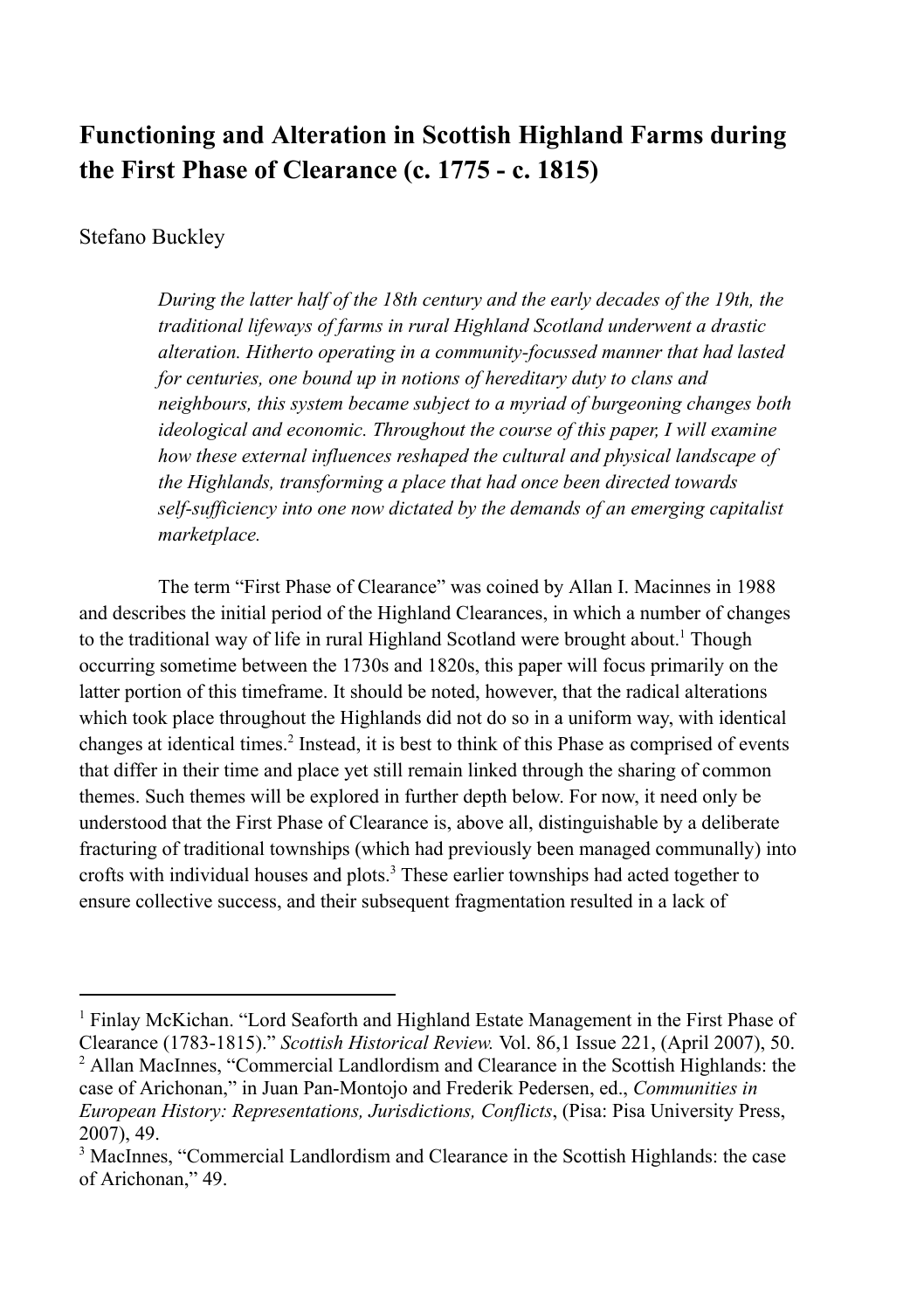employment<sup>4</sup> and the tenantry's newfound vulnerability to their landlord.<sup>5</sup> Overarching this agrarian scene was the centuries-old clan system, which saw its share of change in the First Phase as well — on the one hand spurring many of the alterations to come for Highland life, but itself becoming altered in the process. While all of this will be discussed in further detail below, it should be emphasised that this First Phase of Clearance was a result of fluctuating ideologies in contact with each other as much as it was of material conditions, and that the outcome was a distinct shift from a primarily subsistence-focused method of farming to one with increased attention to market-directed agriculture.

Even in the 1770s, the Highlands and Islands of Scotland were viewed as the rugged, undomesticated periphery of Britain.<sup>6</sup> The Isle of Arran, for example, in the Firth of Clyde, was largely a Gaelic-speaking land despite its proximity to commercial centres like Glasgow and Greenock.<sup>7</sup> Duthchas, the "traditional concept of heritable trusteeship", in which a clan and those that served it were bound together by bonds of loyalty that had reached far into the past and would, theoretically, remain in the future, had existed in the Highlands for centuries and still held sway by the time of the Clearances.<sup>8</sup> The physical land itself was rather unforgiving for husbandry: composed of soil, peat, sand, *machair* (fertile grassy plain rich in calcium)<sup>9</sup>, clay, gravel, or some combination of the six, only a small amount of it (around  $8.8\%$ ) could have been deemed fit to call arable.<sup>10</sup> Therefore the majority of land available for agriculture was either pasture or *muir* (moorland).<sup>11</sup>

This was an area that was more suited for the keeping of livestock than the tending of crops. Farmers kept sheep, horses, cattle, and goats, $12$  which they used for meat, milk, wool, leather, tallow, and bone. Cattle also served a function as a means of rent payment to the landlord and in the securing of spouses between clans.<sup>13</sup> Yet, in most cases, crops appear to have been of even greater importance to the tenants than livestock was.<sup>14</sup> Though strange considering the Highland's inclement soil, this perplexity has the simple explanation that the tenants of Highland farms were focused above all on subsistence, as

- 12 Ibid., 692.
- 13 Ibid., 679.
- 14 Ibid.

<sup>4</sup> J. I Little. "Agricultural Improvement and Highland Clearance: The Isle of Arran,

<sup>1766-1829.&</sup>quot; *Scottish Economic & Social History.* Vol. 19 Issue 2, (1999), 135.

<sup>5</sup> Ibid., 146.

<sup>6</sup> Ibid., 133.

<sup>7</sup> Ibid., 132.

<sup>8</sup> MacInnes, "Commercial Landlordism and Clearance in the Scottish Highlands: the case of Arichonan," 49.

<sup>9</sup> Dodgshon. "Strategies of farming in the western highlands and islands of Scotland prior to crofting and the clearances," 699.

<sup>10</sup> Ibid., 679.

<sup>&</sup>lt;sup>11</sup> Ibid., 687.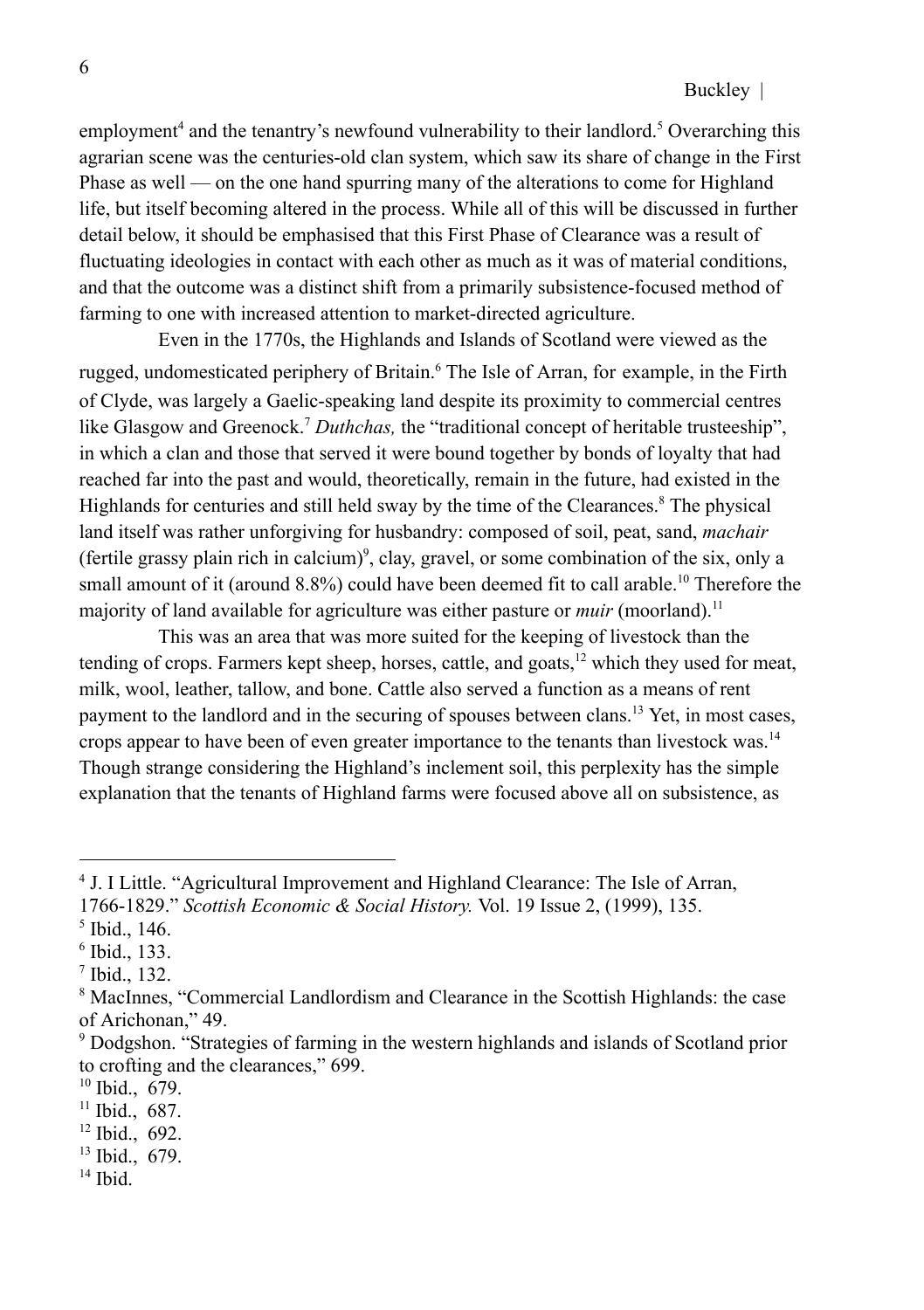## | *The Ascendant Historian*

explained in the introduction, rather than on market production. The cost and effort of keeping livestock around as a regular source of food outweighed that of crop-cultivation.

Knowledge of what, and how much, was grown in such communities can be gleaned from looking at precise accounts of Highland farms, which come in the form of surveys and reports, as well as more general references that present a rougher picture of the overall agricultural practises in place.<sup>15</sup> Concerning the former, we can extrapolate from the *teind* (tithe) paid to the Church to get a sense of the quantity of crops grown in communities, with the knowledge that this *teind* would have been 10% of the harvest. Concerning the latter, we can see that oats and barley were the crops most commonly-grown, along with rye. However, cultivation of rye seemed to be on the wane after *c.* 1775 due to it taking "excess demands on the soil".<sup>16</sup> From this fact we can gather that farmers were acutely aware of the importance of good-quality soil but, more significantly, that obtaining the highest yield per foot of earth was a priority due to self-nourishment being the aim of agriculture. As seen just now in the case of rye, knowledge of a crop's 'demand on the soil' could alter the prevalence of said crop in an area, and, especially when one considers the contemporary explosion in Scottish population<sup>17</sup>, it is little wonder that the maximisation of land was of the utmost importance.

As for the means by which crops were grown, the system in most common use was the run-rig method, so named because of the *rigs* (ridges) of the land when ploughed.<sup>18</sup> Here, different tenant-families would alternate rigs throughout the years so that no family indefinitely possessed the best land. This run-rig system must be seen in the context of its broader agricultural structure, which was dubbed the infield-outfield system. A 1799 example from the Hebridean island of North Uist provides an example of this—only half of the arable land in the community would be kept tilled at a time, and this was the "infield".<sup>19</sup> The other half would be left fallow (or planted with clover, as was done on Arran) $20$ , and this second "outfield" is where animals would be folded so that their manure could fertilise the ground while no crops were grown there. It seems that poorer-quality soils (such as might be high in peat or sand) were those chosen most often to keep animals upon,<sup>21</sup> though the example from North Uist suggests that the two halves were simply alternated every few years to allow the soil to rejuvenate.

<sup>15</sup> Ibid., 682.

<sup>16</sup> Ibid., 682.

<sup>17</sup> Ibid., 679.

<sup>&</sup>lt;sup>18</sup> Little. "Agricultural Improvement and Highland Clearance: The Isle of Arran, 1766-1829," 135.

<sup>&</sup>lt;sup>19</sup> Dodgshon. "Strategies of farming in the western highlands and islands of Scotland prior to crofting and the clearances," 686.

 $20$  Little. "Agricultural Improvement and Highland Clearance: The Isle of Arran, 1766-1829," 134.

<sup>&</sup>lt;sup>21</sup> Dodgshon, "Strategies of farming in the western highlands and islands of Scotland prior to crofting and the clearances," 686.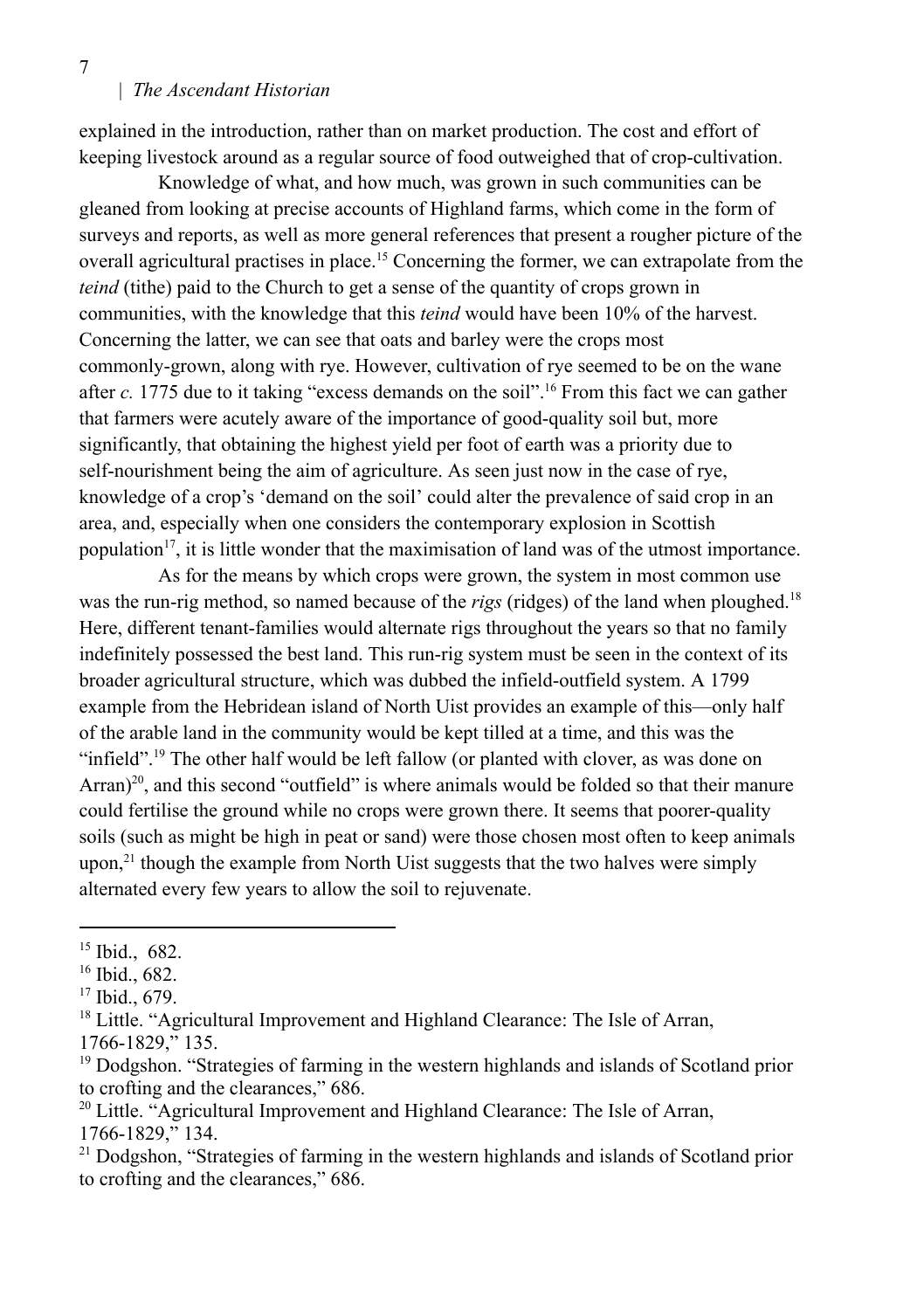Robert Dodgshon's much-referenced article "Strategies of farming in the western highlands and islands of Scotland prior to crofting and the clearances" explains that the cultivation of crops was of greater importance to tenants than livestock, as referenced above, yet the majority of his article still focuses on the animal component of farming. This, coupled with the very concept and extent of the infield-outfield system, suggests that fertiliser was of significant value to farmers in the Highlands and Islands, so destitute in soil. In fact, Dean Munro's 17th-century survey of the Hebrides (though earlier than the timeframe in question) alludes to the very concept of arable land as being defined by the presence of manure in the soil: $^{22}$  "sustainable cultivation was only possible if nutrient levels were maintained through heavy inputs of manure and fertiliser".<sup>23</sup> Therefore we can see that the keeping of livestock, despite the resources of meat, milk, and other raw materials which they provided, was primarily for the manure produced that would aid Highland crops in growing — not as the prime source of sustenance, nor for the selling of animal products. Yet, livestock did not provide the only source of fertiliser to be found. Ferns and thatch were sometimes used,<sup>24</sup> along with peat soil, shell sand, and *seaware* (seaweed)<sup>25</sup> and, on the island of Tiree, perhaps human waste.<sup>26</sup> No matter what kind of fertiliser was used, it dictated a great deal of the farm's labour—how and where animals were to be kept, for example (as houses existed as an alternative to the outfield) $27$ , or else resulting in the effort involved in bringing *seaware* from shore to field. In a time when farming was for the purpose of feeding oneself, enhancement of the land one cultivated was a constant concern.

With this overview of traditional Highland agriculture in mind, it is time to more officially introduce those elements in play during the late 18th century and early 19th that spurred a change to this lifestyle. Due to high populations, "farming had become a struggle of demography over topography", as townships attempted to maximise the amount of food they grew. <sup>28</sup> George Loch, commissioner for the infamous Sutherland estate, blamed the tenants' poverty on their overpopulation, a poverty which obliged the landlords of that estate to provide their tenants with meal (most likely oats) to prevent famine.<sup>29</sup> The traditional objective was, as previously emphasised, one of subsistence for the tenants (i.e. crops) rather than what was lucrative for landlords (livestock). But when looking at the presence of livestock on farms, the number required by tenants was much lower than that

26 Ibid., 698.

<sup>22</sup> Ibid., 694.

<sup>23</sup> Ibid., 694.

<sup>24</sup> Ibid., 697.

 $25$  Ibid., 692.

<sup>27</sup> Ibid.

<sup>28</sup> Ibid., 700.

<sup>29</sup> Annie Tindley. "'Actual pinching and suffering': Estate Responses to Poverty in Sutherland, 1845-1886." *Scottish Historical Review.* Vol. 90 Issue 2, (October 2011), 239.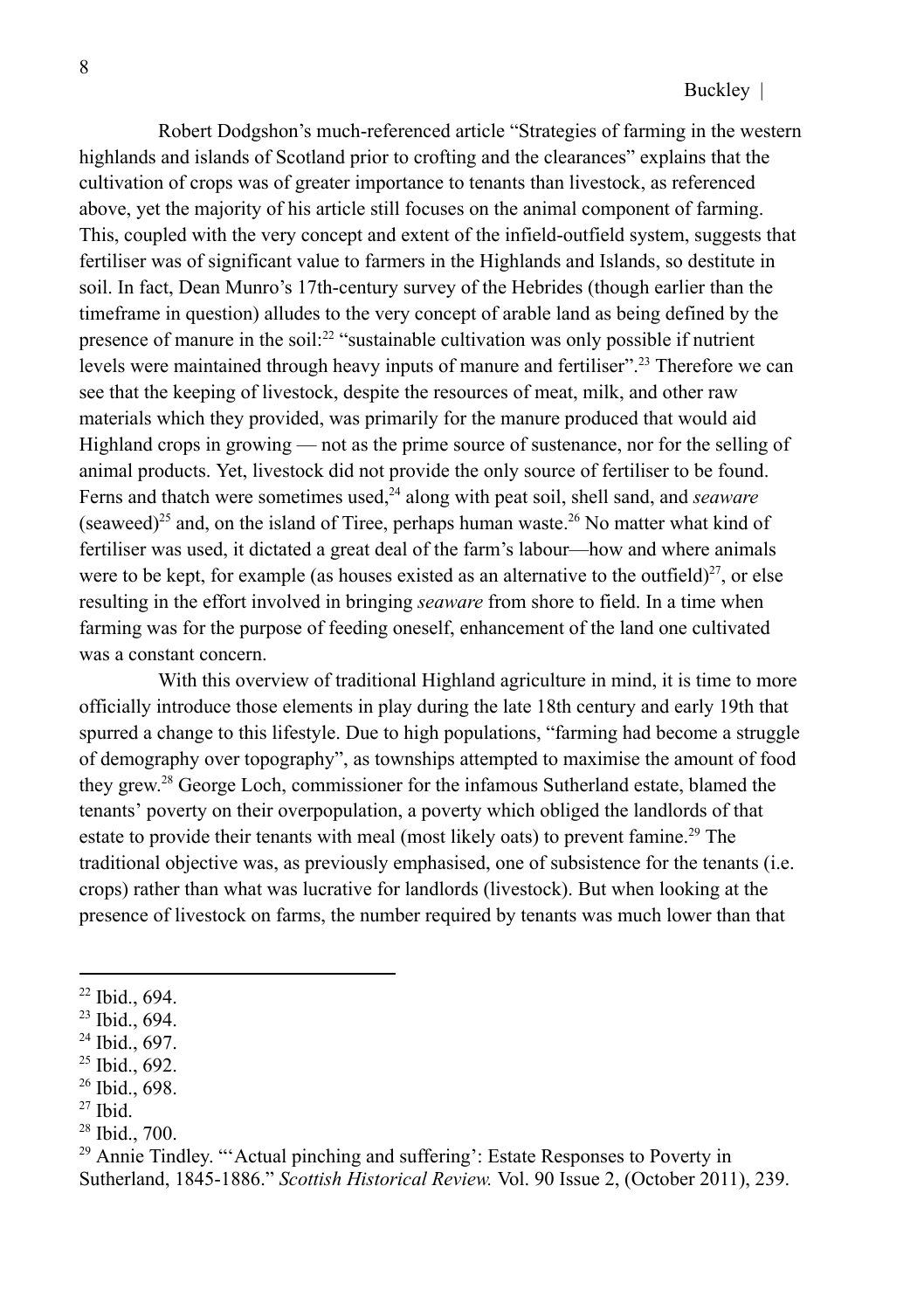9

#### | *The Ascendant Historian*

necessitated by the landlord's wish for market farming. As this desire was indeed rising as a newfound objective among landowners, confrontation and change were inevitable.

This new push for commercially-focused production was the result of a shift taking place not just in the demographic charts of Scotland, but in the minds as well.<sup>30</sup> The traditional relationship between landlord and tenant, hitherto characterised by *duthchas*, was now changing to that dictated by *oighreachd*, the legal concept of a heritable title that likened clan chiefs more closely to English nobles, effectively severing the bonds of loyalty to their tenants.<sup>31</sup> Furthermore, following a "belief in progress [...] emanating from the Scottish Enlightenment", $32$  the country was gripped with a desire for self-improvement. Though previously deemed a benighted land, this view had switched (possibly augmented by Samuel Johnson's popular *A Journey to The Western Isles of* Scotland<sup>33</sup> to one of a region of potential. The landlordism of the Hamiltons, ducal family of the Isle of Arran since the 15th century,<sup>34</sup> was driven by a desire "to modernize Arran's agricultural economy [...] by destroying the traditional practices", practises that may have seemed primitive or ineffectual.<sup>35</sup> However the lack of progress that tenants were judged for was, at least on Arran, due to the fact that tenants who made improvements to their lands would often have to pay rent for these additions when they next renewed their lease.<sup>36</sup> So it is little wonder that impoverished farmers were reluctant to modernise. But change did come, in the eviction of tenants as well as in the division of their communal run-rig tenure. As farmers often shared labour and equipment, $37$  decisions such as this either forced farmers to leave their

communities and work in the kelping and fishing industry of the coasts,<sup>38</sup> or else forced them into poverty and destitution. And with the kelping industry fully underway it only exacerbated matters for those vestigial farms still running traditionally, by limiting their use of *seaware* as fertiliser. It seems that the poorest tenants, especially if prone to recalcitrance, were those most targeted with eviction.<sup>39</sup> And while emigration did occur,

- 38 Ibid., 137.
- 39 Ibid., 142.

<sup>&</sup>lt;sup>30</sup> Little. "Agricultural Improvement and Highland Clearance: The Isle of Arran, 1766-1829," 132.

<sup>&</sup>lt;sup>31</sup> MacInnes, "Commercial Landlordism and Clearance in the Scottish Highlands: the case of Arichonan," 50.

<sup>32</sup> Ibid., 49.

<sup>&</sup>lt;sup>33</sup> Little, "Agricultural Improvement and Highland Clearance: The Isle of Arran, 1766-1829," 133.

<sup>34</sup> Ibid.

<sup>35</sup> Ibid.

<sup>36</sup> Ibid., 136.

<sup>37</sup> Ibid., 135.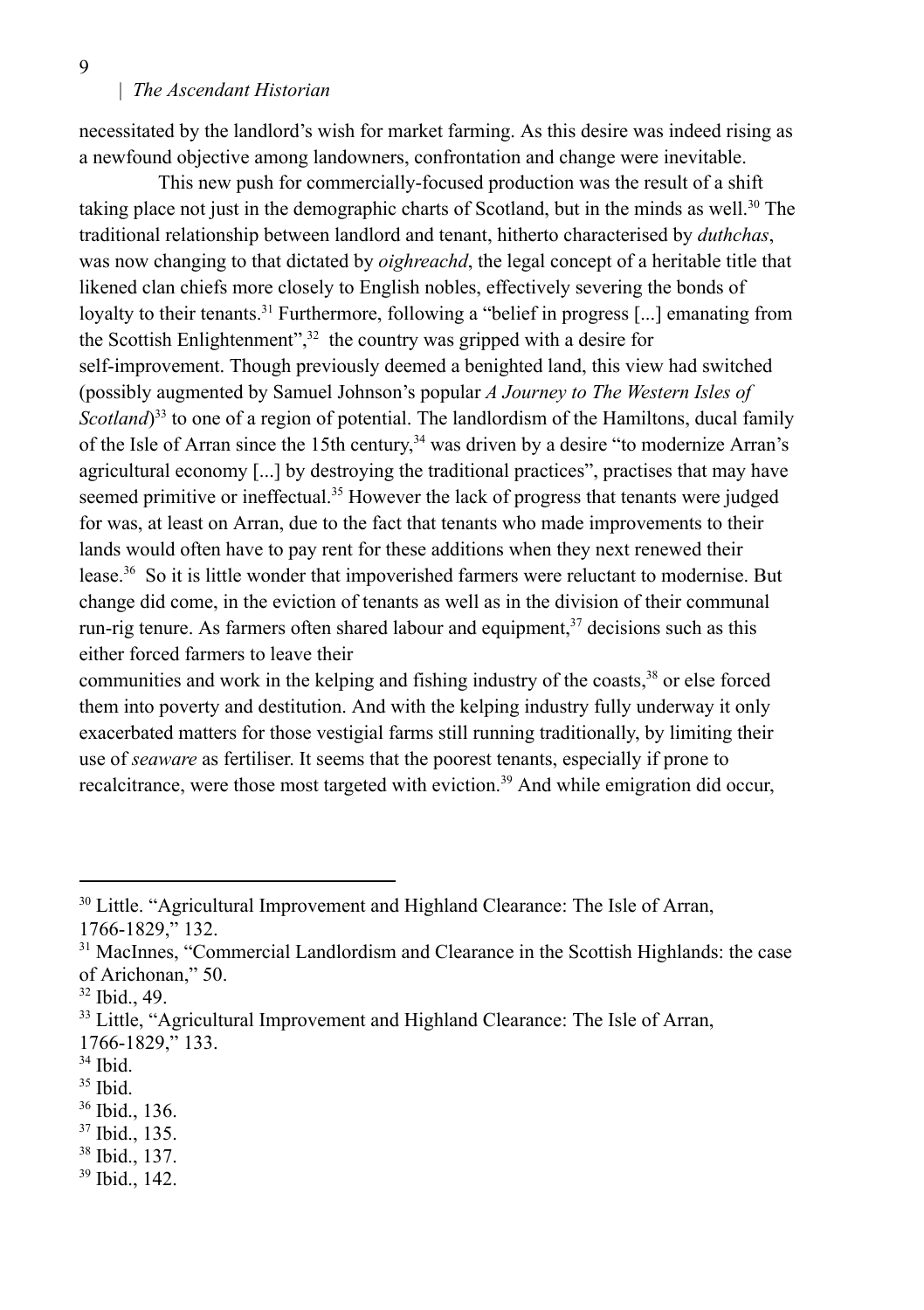landlords were generally opposed to their tenants leaving in case the need for soldiers arose.<sup>40</sup>

But if the Hamiltons had such ideas as this, they were also partial to a contradictory sentiment found on Arran and elsewhere in Highland aristocracy: romantic idealisation. The Hamiltons, despite their aforementioned enthusiasm for improvement, possessed an incongruous but simultaneous wish to preserve as much as possible the historic beauty of Arran.<sup>41</sup> This can be recognized as a heightened awareness in landlords for their role in the community, which in some took the form of an intentional diminishing of *duthchas*, but in others a glorification of it.

This strain of romanticism is not to be underestimated as a potent factor that shaped the later years of the First Phase of Clearance. Earl Francis Humberston Mackenzie, chief of the Seaforth estate in Ross-shire, is perhaps the quintessential embodiment of this reluctance to dispense with Highland tradition in the face of capitalization. Though raised in England,<sup>42</sup> he came into his role as *caber feidh* (hereditary chief) of the Mackenzies with much enthusiasm. Despite his near-deafness, Humberston underwent a rigorous study of Gaelic, and paid homage to his ancestry by commissioning a portrait of Colin Fitzgerald, legendary progenitor of the Mackenzie clan.<sup>43</sup> All of this translated into a pronounced concern for his tenants. Both in 1784 and 1787, Humberston rejected offers from sheep farmers who wished to purchase some of his estate<sup>44</sup>--which would have entailed the eviction of the tenants that lived there. Humberston also raised regiments of soldiers,<sup>45</sup> which shows both his eagerness to play the part of Highland chief, and his reluctance to yield to the urges of clearance that were taking place throughout the country--as those who enlisted were rewarded with new leases on their land. Unfortunately, despite his desires, Seaforth was deep in debt (£147,911 by 1787) and by necessity rent-prices doubled on his lands between 1780 and 1813<sup>46</sup>

Thus one may observe the great complexity present in the physical and cultural landscape of the Highlands at the time. While on the one hand a vigorous zeal for commercialism was burgeoning, which as we have seen became manifested in a breakdown of traditional land management and rural lifestyle, the example of Earl Seaforth demonstrates an opposite mentality that also played a role in the unfolding of the First Phase of Clearance. This period of history was, like all, rife with contradiction and

45 Ibid, 54

<sup>40</sup> McKichan. "Lord Seaforth and Highland Estate Management in the First Phase of Clearance (1783-1815)," 50.

<sup>&</sup>lt;sup>41</sup> Little, "Agricultural Improvement and Highland Clearance: The Isle of Arran, 1766-1829," 146.

 $42$  McKichan. "Lord Seaforth and Highland Estate Management in the First Phase of Clearance (1783-1815)," 52.

<sup>43</sup> Ibid, 52.

<sup>44</sup> Ibid.

<sup>46</sup> Ibid, 59.